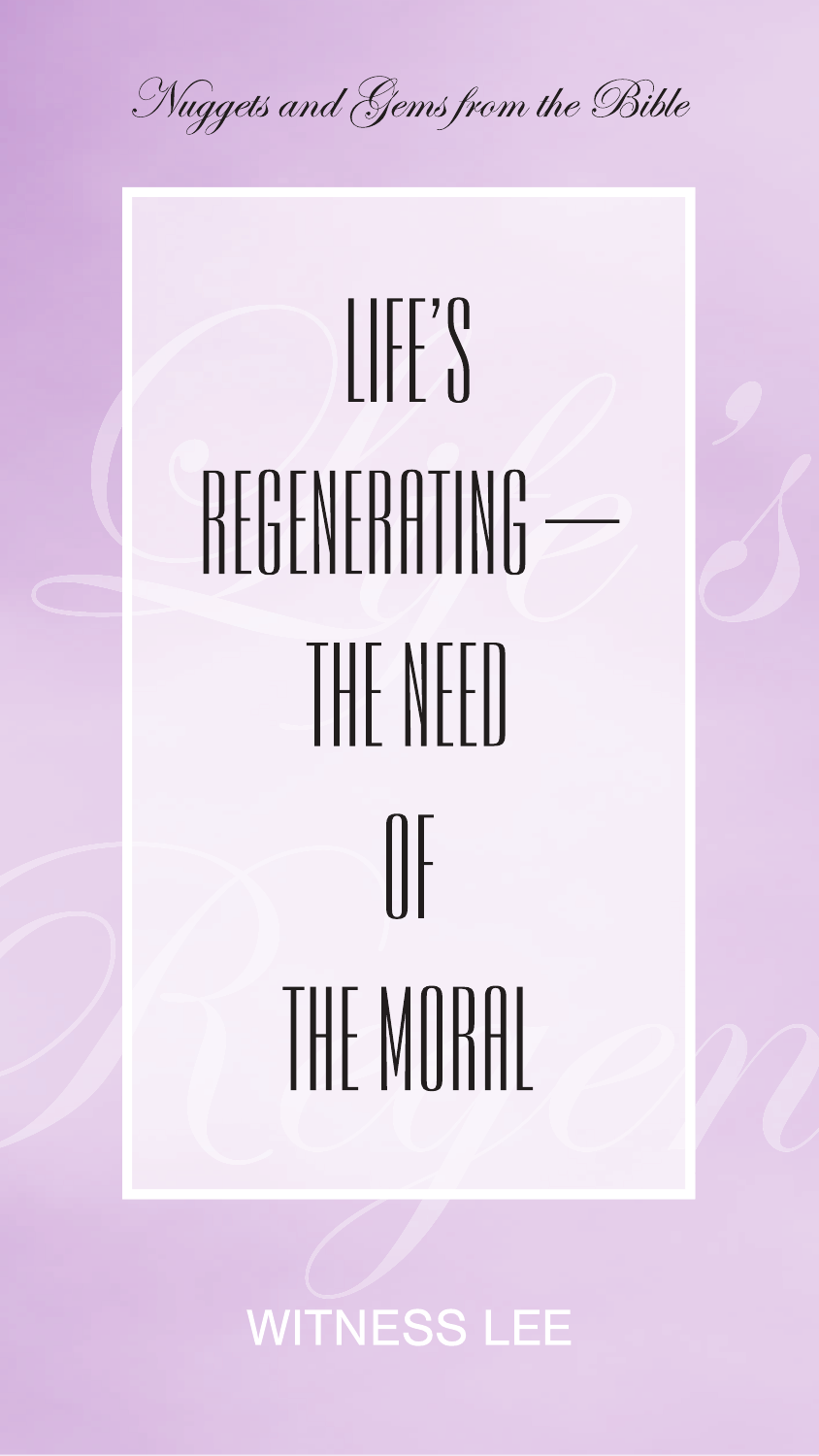Nuggets and Gems from the Bible



# **WITNESS LEE**

#### Living Stream Ministry Anaheim, CA · www.lsm.org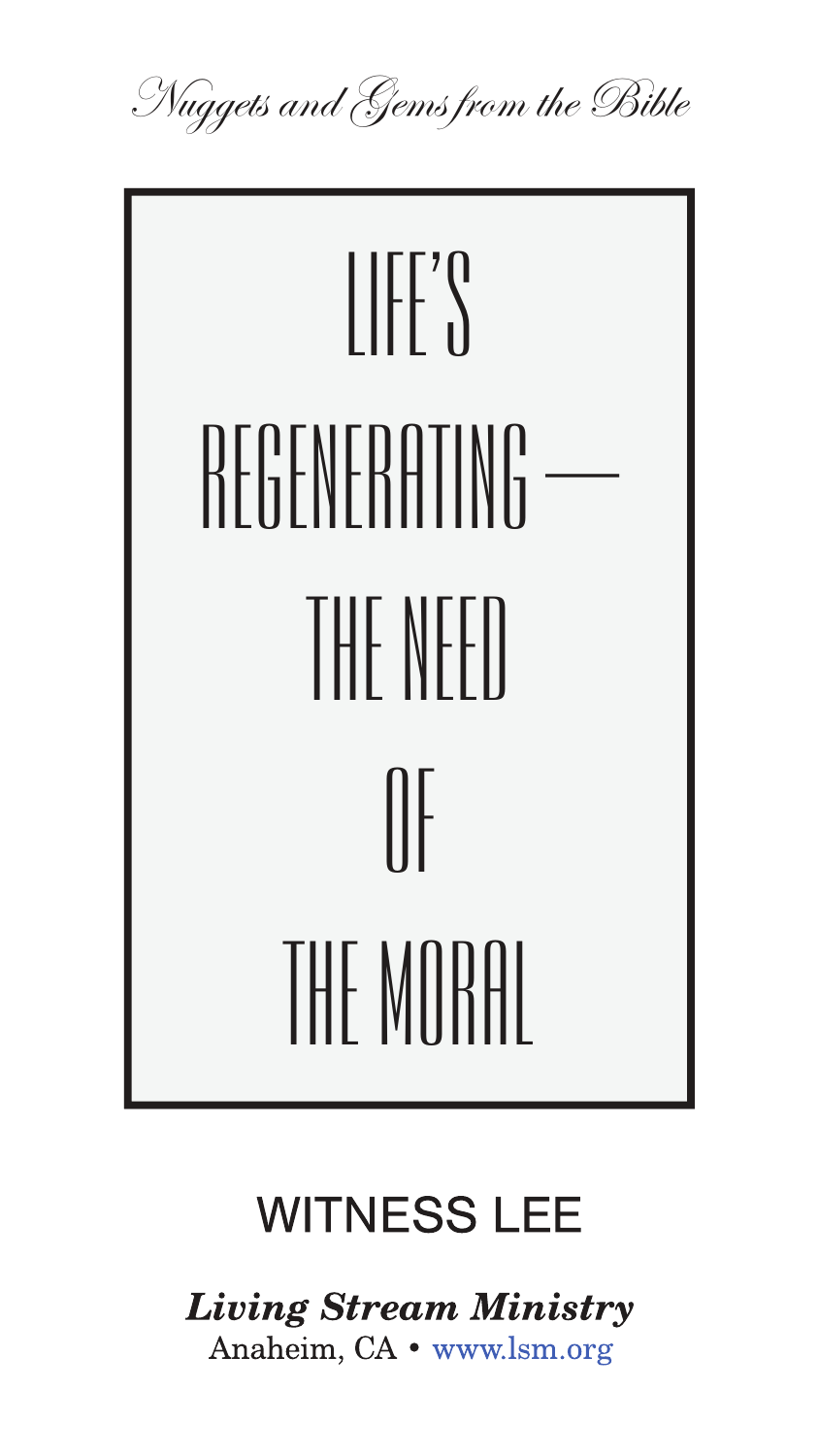1

# **LIFE'S REGENERATING— THE NEED OF THE MORAL**

In [chapter two](https://text.recoveryversion.bible/43_John_2.htm#Joh2-1) of the Gospel of John, we see the principle of life and the purpose of life set forth. The principle of life is to change death into life, and the purpose of life is to build the house of God. From [chapter three through chapter eleven](https://text.recoveryversion.bible/43_John_3.htm#Joh3-1) the writer then relates nine cases to prove the principle of life set forth in the first sign in [chap](https://text.recoveryversion.bible/43_John_2.htm#Joh2-1)[ter two](https://text.recoveryversion.bible/43_John_2.htm#Joh2-1). He uses these cases to signify some spiritual and meaningful points. These cases first expose the condition and need of man, and then they reveal how the Lord can deal with all the conditions and meet all the needs of man. Life meets the need of man's every case. We must realize that life here means the Lord Himself, the Word which was God and which became flesh. Although the Lord might have dealt with thousands of human cases, John selected only nine of them to illustrate how the Lord as life could and still can meet the need of every human case.

## **MAN'S CONDITION AND NEED**

Let us see, first of all, the condition of man in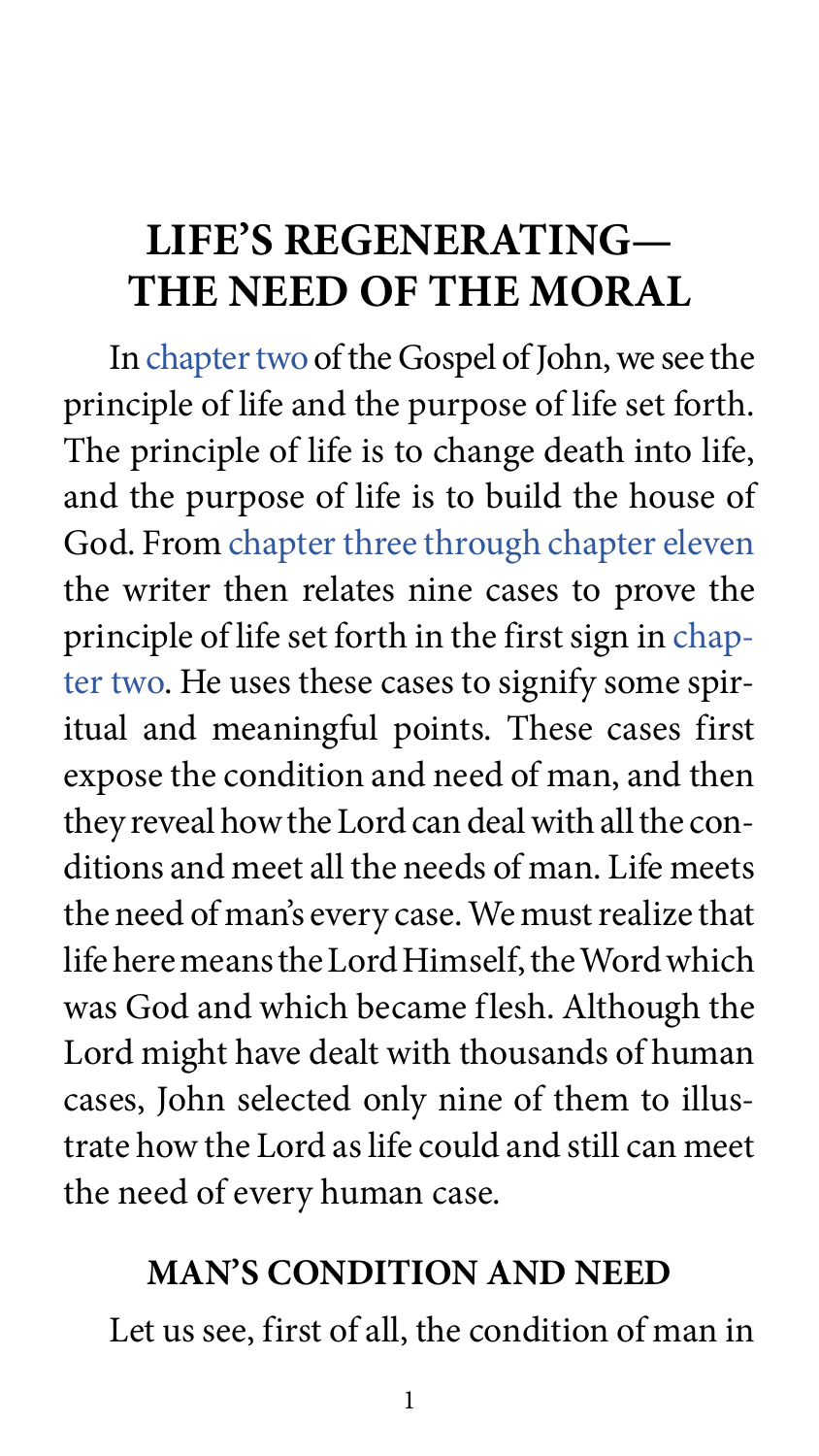each case. The first case in [chapter three](https://text.recoveryversion.bible/43_John_3.htm#Joh3-1) is about a high-class, moral person who came to the Lord. He was a superior gentleman, highly cultured, very religious, God-seeking, and God-fearing. The second case in [chapter four](https://text.recoveryversion.bible/43_John_4.htm#Joh4-1) shows forth exactly the opposite condition. The first case is about a moral man; the second case is about an immoral woman. The former is about a mild, high-class person, while the latter is about a wild, low-class person. This wicked woman had five husbands and was living with a sixth who was not her husband. The third case in [chapter four](https://text.recoveryversion.bible/43_John_4.htm#Joh4-1) is about a young man who was sick and about to die. The fourth case in [chapter five](https://text.recoveryversion.bible/43_John_5.htm#Joh5-1) is about a man who had been sick for thirty-eight years. He was utterly weak and unable to move even one step. The fifth case in [chapter six](https://text.recoveryversion.bible/43_John_6.htm#Joh6-1) is about the hungry multitude who were seeking something to feed on. The sixth case in [chapter seven](https://text.recoveryversion.bible/43_John_7.htm#Joh7-1) is about the thirsty people

whose thirst could not be quenched by the best religion or by anything of this life. The seventh case in [chapter eight](https://text.recoveryversion.bible/43_John_8.htm#Joh8-1) sets forth a sinful woman who committed a terrible sin and who was under the condemnation and bondage of her sin. The eighth case in [chapters nine and ten](https://text.recoveryversion.bible/43_John_9.htm#Joh9-1) concerns a blind man who was born blind. Finally, the ninth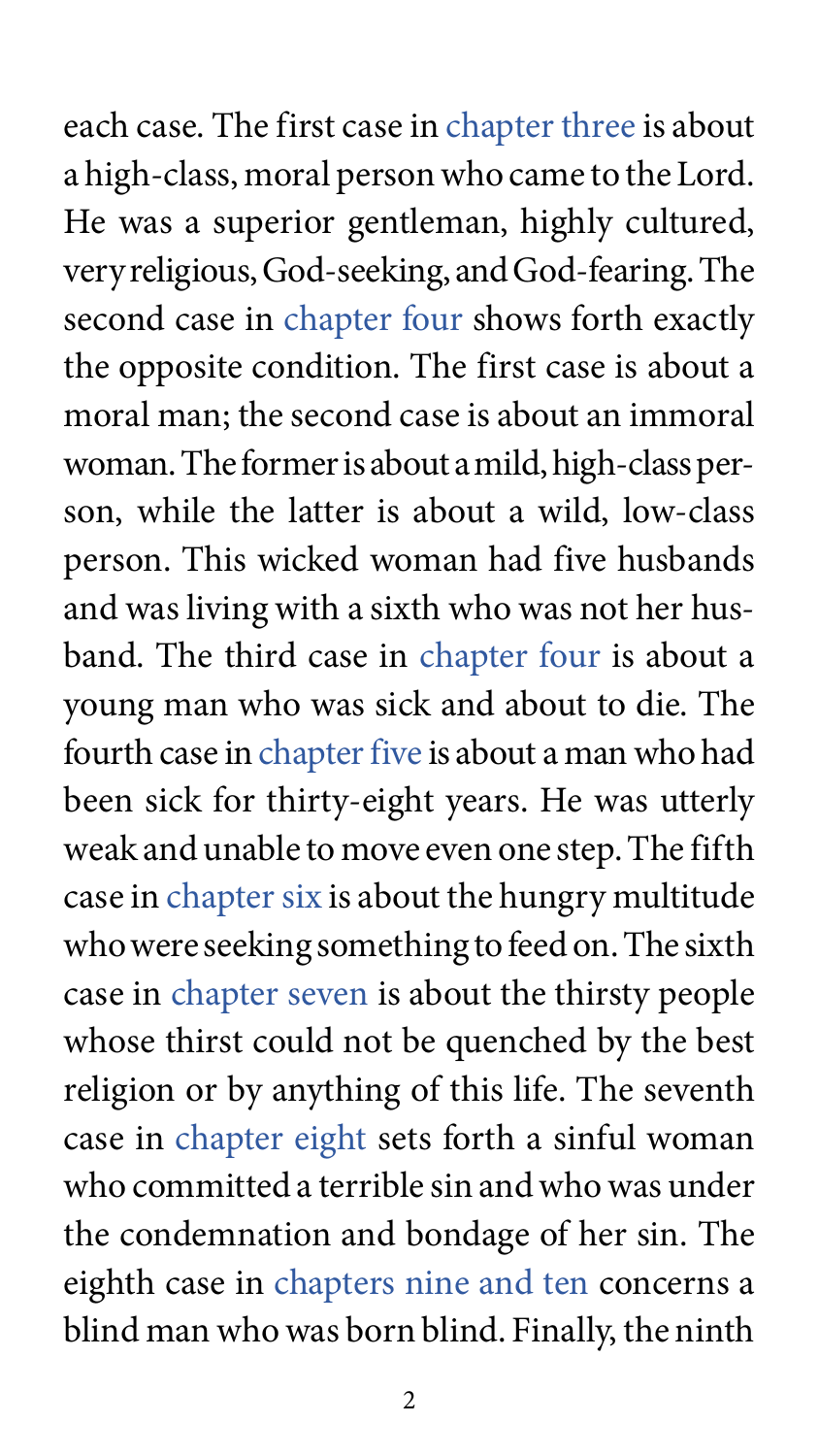case in [chapter eleven](https://text.recoveryversion.bible/43_John_11.htm#Joh11-1) is about Lazarus who died and was buried for four days.

The conditions of the people mentioned in these nine cases represent the conditions of all men. Some men are good like Nicodemus, while others are wicked like the Samaritan woman. Others, like the young man in Capernaum, are dying. Most are weak like the man who was sick for thirty-eight years. They desire to do good, but they do not have the strength to fulfill that desire. They know religion, but, because they are weak, they do not have the power to live out its standards or fulfill its regulations. Other people are hungry, craving for something to enjoy, while some are thirsting for something more than their human life can offer them. There are some people whose thirst is so great that nothing in this life can satisfy them. Some people continually commit sins and are under the condemnation and bondage of their sins. Some, like the blind man, are blind, not physically, but psychologically and spiritually. Finally, the last condition of all men is death, for they are in death and, at the same time, are on the road to death. They are dead already and yet they all will die later. All men are dead men who are going to die. Therefore, these nine cases portray the true conditions of all men. These conditions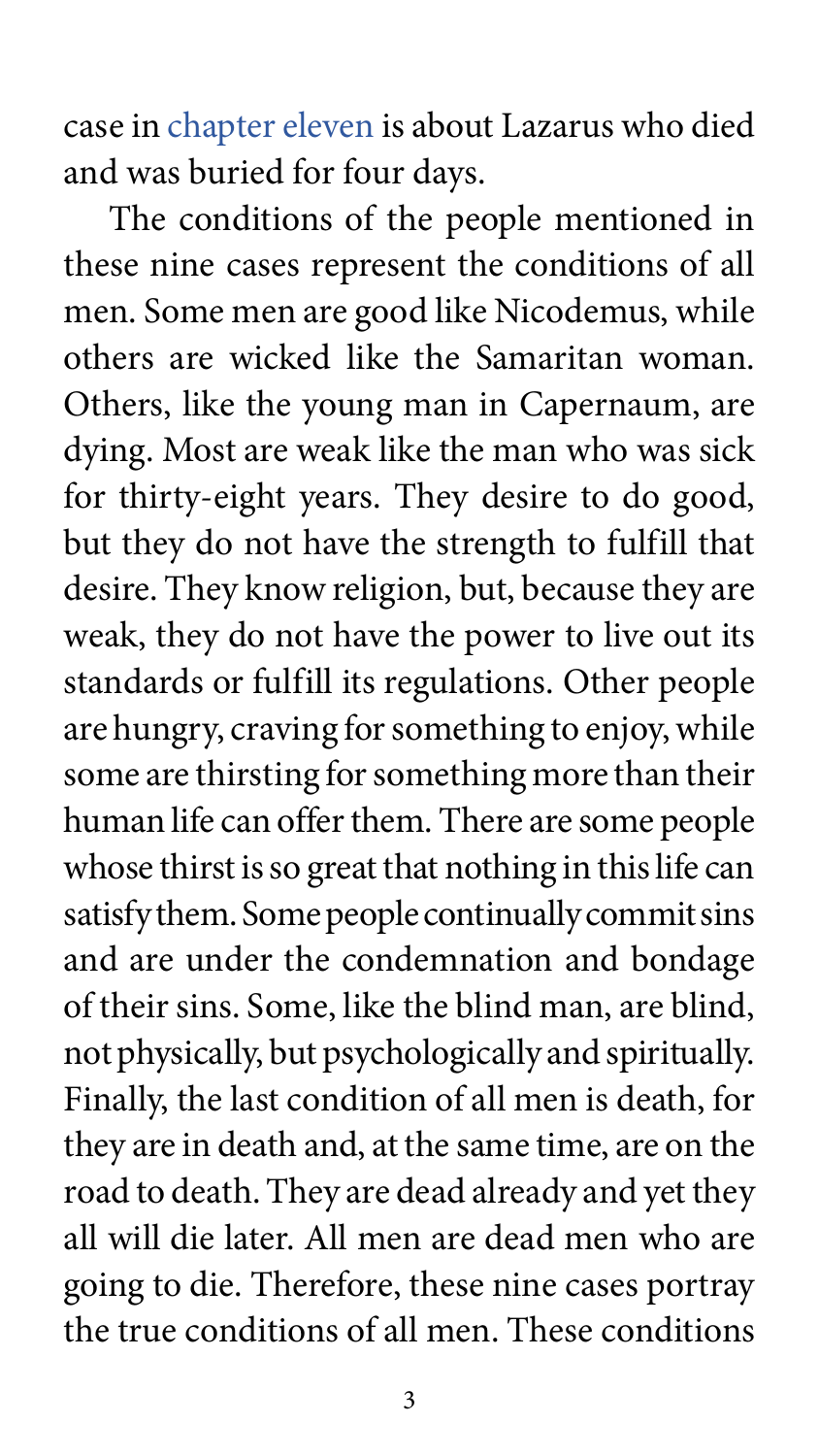speak of man's need, which only the Lord as life can fully meet.

#### **EACH INDIVIDUAL'S CONDITION AND NEED**

All the conditions of these nine cases can also be found in each individual person. One person can possess all the conditions of all men. For example, you may be a good man, or, at least you have the intention of being a good man. You may also be quite religious, fearing God and seeking Him. At the same time, however, you may also have done something mean, something which is not honorable. You may be a religious gentleman with high morals and yet have done something low. On the one hand, you are a high-class person; on the other hand, you are a low-class person.

You are also sick and about to die morally and spiritually. You may be very living physically, but you are dying morally and spiritually. Even physically you are also dying day by day. Apparently you are living; actually you are dying. Another condition of yours is that you are a weak person. You know that you should do good and you know what is right, but you lack the strength or the power to do it. Perhaps you are not yet twenty-five years old, but you have been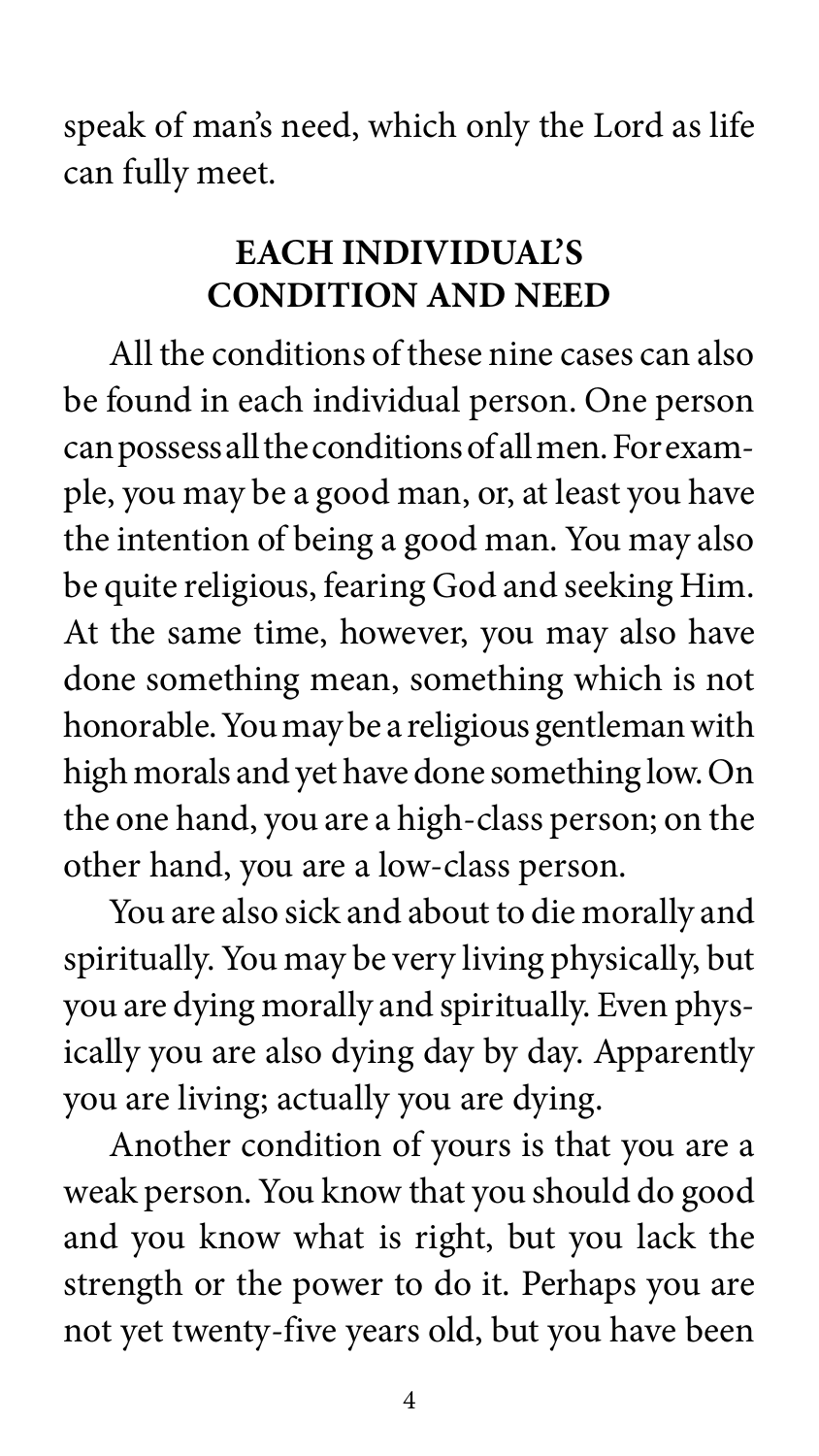sick for "thirty-eight years." You know that you should love others, but you are weak; you want to keep all the laws of God and you desire to please God, but you are unable to do so. In other words, you have the desire to do good, but you do not have the ability to perform what you desire. You need the proper power of life.

Hunger and thirst are also two items of your condition. Many times you feel that you are a hungry person; many times you are thirsty for a Ph.D. degree, for money, or for pleasure. You need the Lord as the bread of life to satisfy your hunger and you need the Lord's living water to quench your thirst.

Another condition that can also be found in you as an individual is your sinfulness. You are sinful. You are a sinner and you commit sin. You need the forgiveness of the Lord as well as deliverance from the bondage of sin.

In another respect, you are in a state of blind-

ness. Even though you may have perfect vision with your physical eyes, you cannot perceive the meaning of human life, and especially you cannot see spiritual things. You are blind and you need the Lord to open your eyes and to give you sight. Your last condition is that of a dead man who eventually will die. Have you ever realized that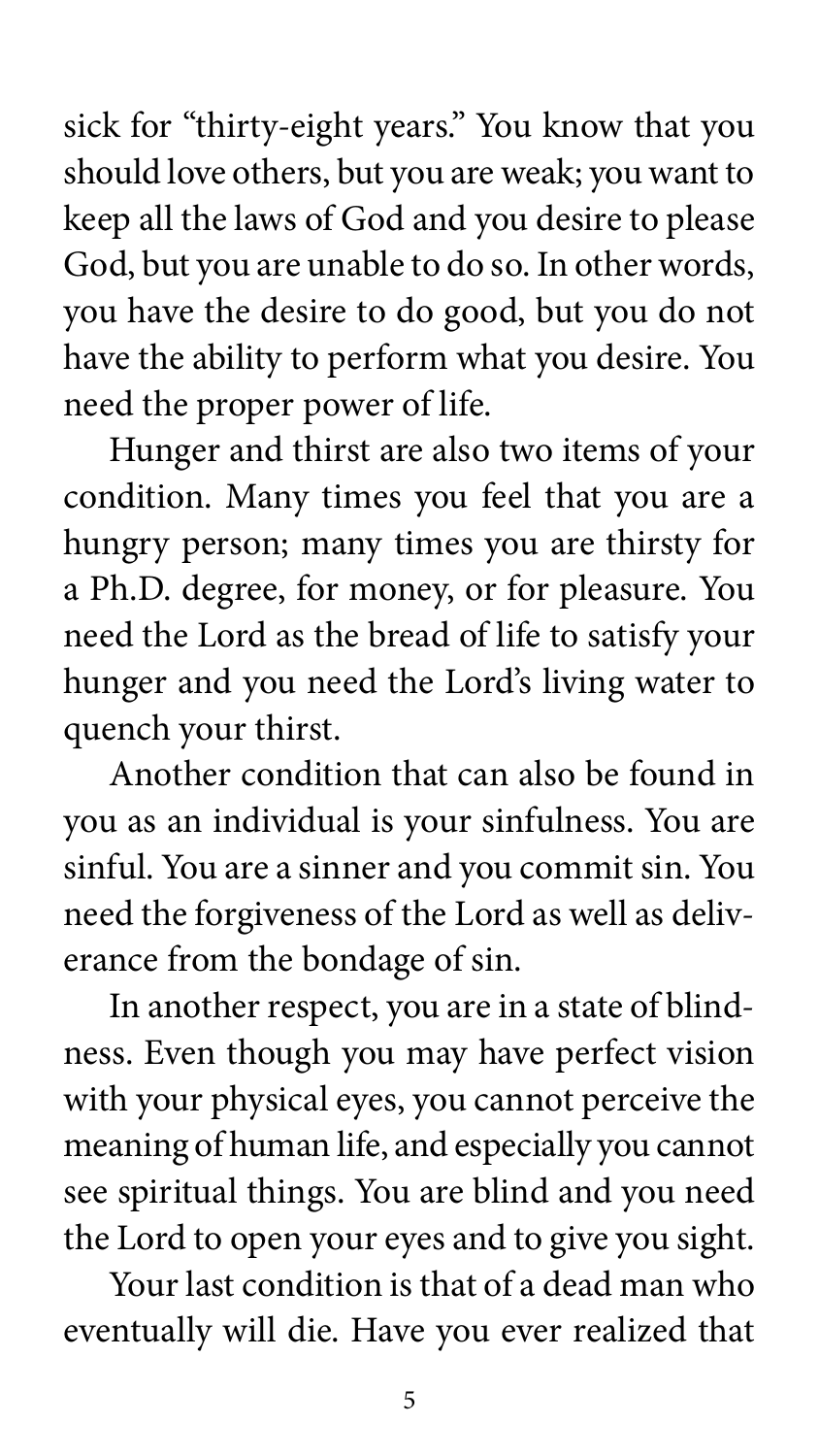you are a dead person? No one is alive in spirit everyone is dead. You need the resurrection life of the Lord Jesus.

Every person has, in his fallen condition, every aspect of these nine cases. Every person, to a certain degree at least, is in each of these conditions. Every condition is an indication of everyone's real need.

#### **THE LORD' S SUFFICIENCY**

We have seen the condition and need of man in these nine cases. Now we must see how the Lord is able to come into man's fallen condition and meet his every need. In every case, the Lord presents Himself as the One who could fulfill the deficiencies of man. These nine cases fully prove the Lord's sufficiency to meet man's every need.

The first case shows that the Lord can afford us regeneration, which even a superior person such as Nicodemus needed that he might have the life of God for the entrance into the kingdom of God. The case of the Samaritan woman, a sinful and unsatisfied woman, reveals how much the Lord can satisfy such a person with His living water. For the case of the dying man, the Lord is the healing power of life. The case of the weak man who had been sick for thirty-eight years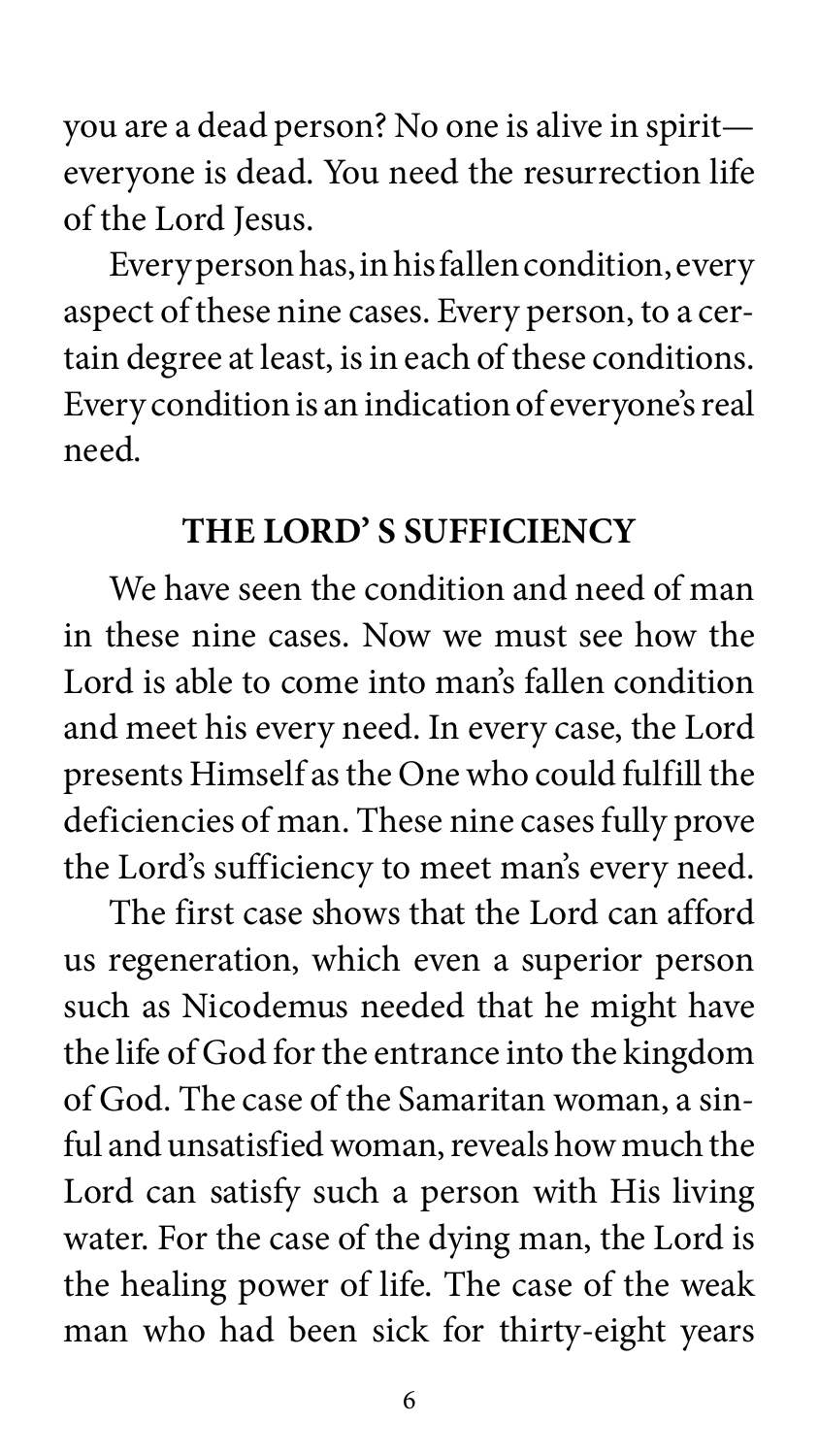demonstrates the enlivening power of the Lord's life. In the case of the hungry multitude which needed something to feed on, the Lord presents

Himself as the bread of life. In the case of the thirsty people, the Lord assures them that He can quench their thirst by the flowing river of living water. In the case of the woman living in sin, we see that the Lord is able to deliver such a one from her sinful situation and release her from the bondage of sin. In the case of the blind man, the Lord opens his eyes and gives him sight. Finally, in the case of Lazarus, who had died, had been buried, and was even decaying in the grave, the power of the Lord's resurrection life is fully exhibited.

In all of these cases the Lord's sufficiency in meeting man's need is adequately proved. There is not one of man's conditions that He cannot solve. There is not a need that He cannot meet. He is able! He is sufficient! He can deal with all our problems and supply all our needs! Praise His



#### **REGENERATION**

In [John chapter three](https://text.recoveryversion.bible/43_John_3.htm#Joh3-1) we find the first case, that of Nicodemus. Nicodemus was a person of the highest class, and we need to consider his virtues and attributes. Firstly, he was a teacher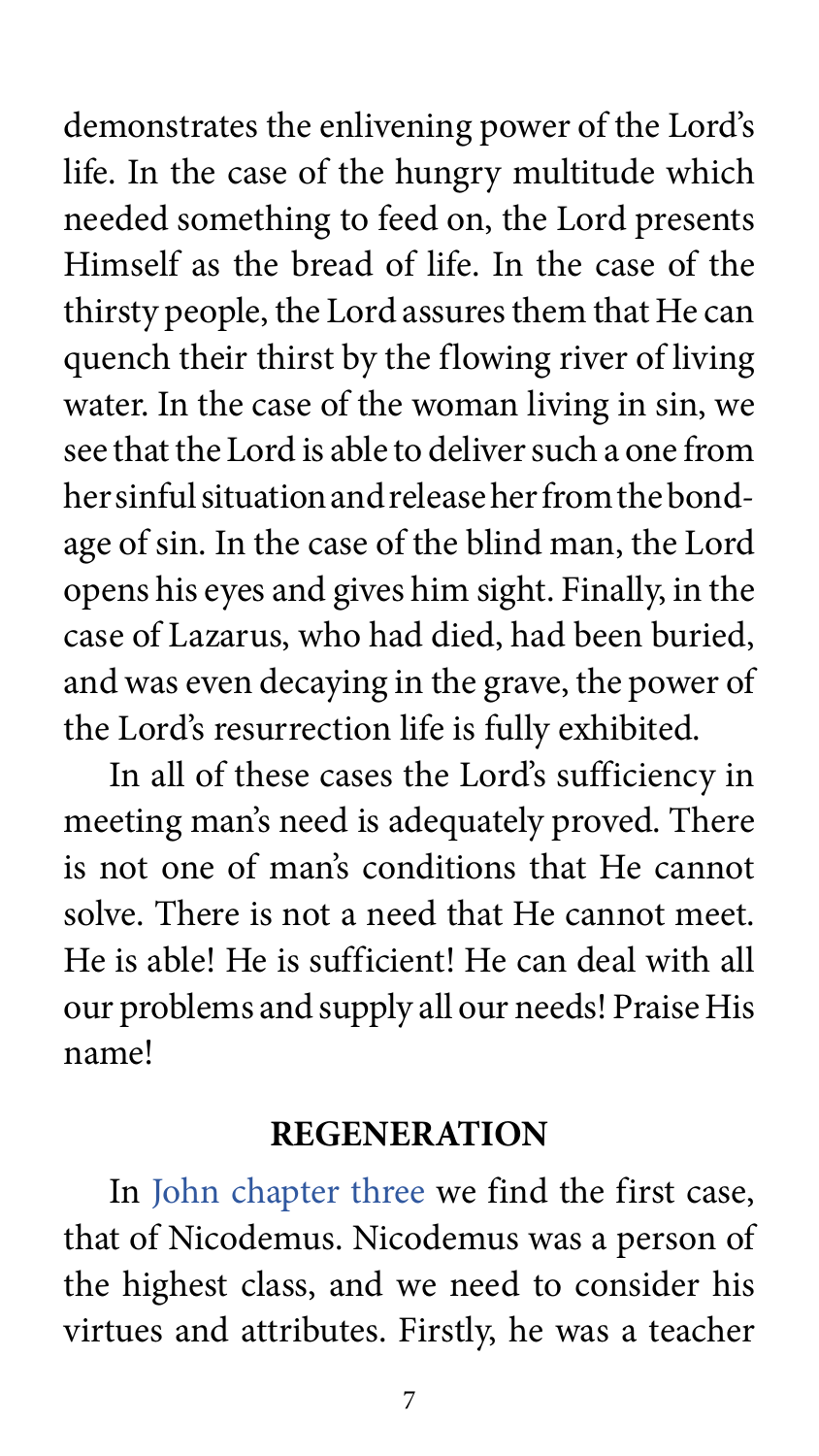with the highest attainment in education. As a teacher of the Jews, he taught the Old Testament, the Sacred Word. Secondly, Nicodemus was "a ruler of the Jews." He had a position with a certain amount of honor and authority. Thirdly, he was an old man. As an old man, he had a good deal of experience. He was a man full of experiences. Fourthly, he was undoubtedly a moral man, a good man. If you look at the way he talked,

you will realize that he was a moral man. Fifthly, Nicodemus was a man who was truly seeking after God. Although he was somewhat fearful of the Pharisees, he still came to the Lord Jesus by night. This indicated that he was seeking God. Sixthly, he was very humble. Nicodemus was an old man of perhaps sixty or seventy years of age, yet he came to see the Lord Jesus, who was only a little over thirty years of age. That such an experienced, educated, and elderly man would come

to see someone much younger than he indicates his humility. Furthermore, although Nicodemus was a teacher, he addressed the Lord Jesus as Rabbi. Among the Jews, to call a person Rabbi means that you are humbling yourself. Seventhly, Nicodemus was an honest man. His speech reveals his honesty. Can you find a better person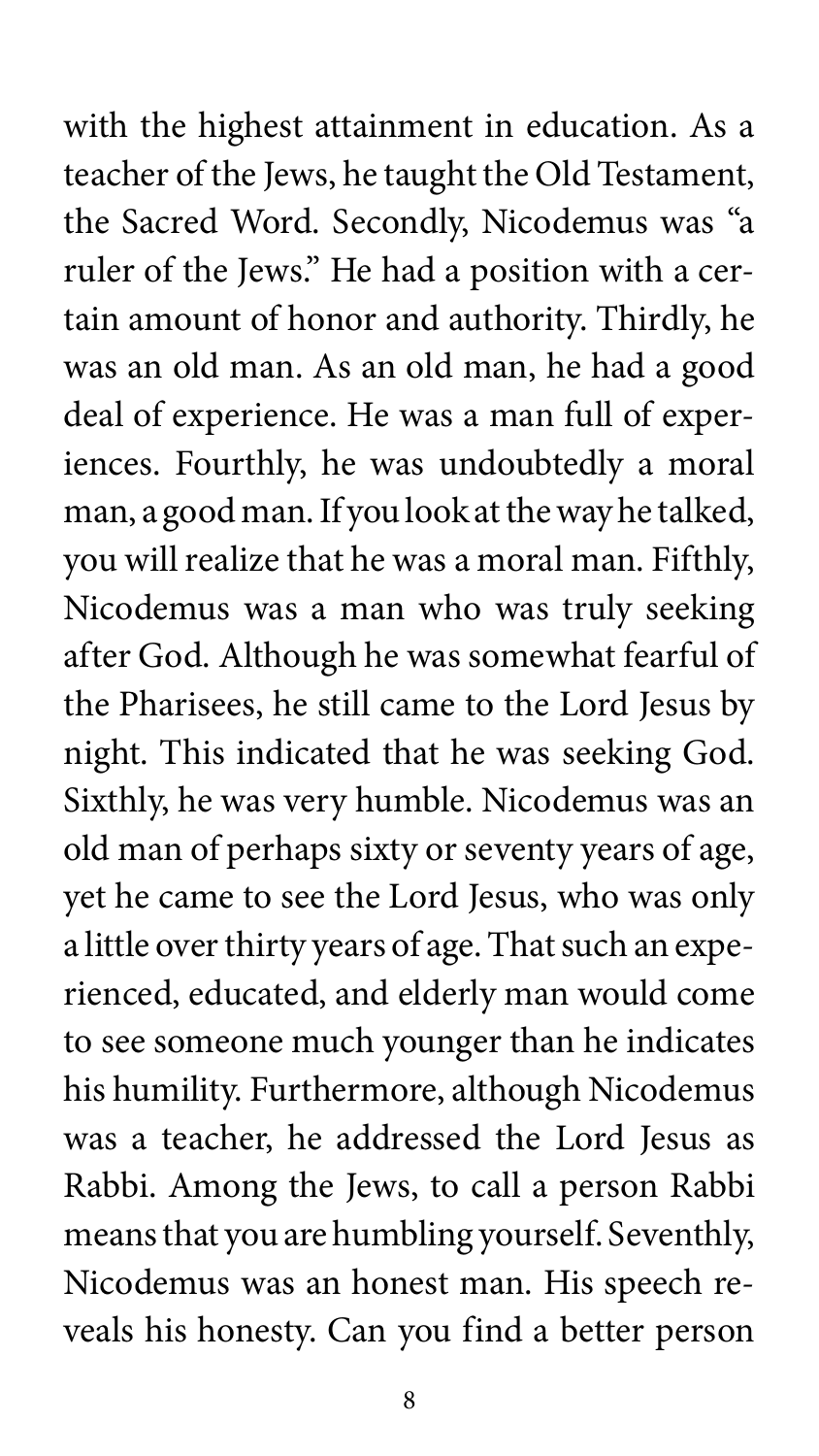than Nicodemus? He was a man of a superior standard, high attainment, and morality.

When Nicodemus came to the Lord Jesus, the Lord took the opportunity to reveal the true need of mankind. In His conversation with Nicodemus, the Lord revealed that regardless of how good we are, we still need regeneration. Regeneration is the first need of man. Moral people, as well as immoral people, need regeneration. Many Christians hold the mistaken concept that people need regeneration simply because they are fallen. However, if man had never fallen, he still would have needed regeneration. Even if Adam had not fallen he still would have needed regeneration. That is why God put him in front of the tree of life. If Adam had partaken of the tree of life, he would have been regenerated.

Since we are human beings, we all have a human life. The problem is not a matter of whether or not our human life is good or bad. Regardless of the kind of human life we have, as long as we do not have the divine life, we need to be regenerated. To be regenerated simply means to have the divine life besides our human life. God's eternal purpose is that man be a vessel to contain the divine life. Our being with our human life is a vessel to contain God as life. The divine life is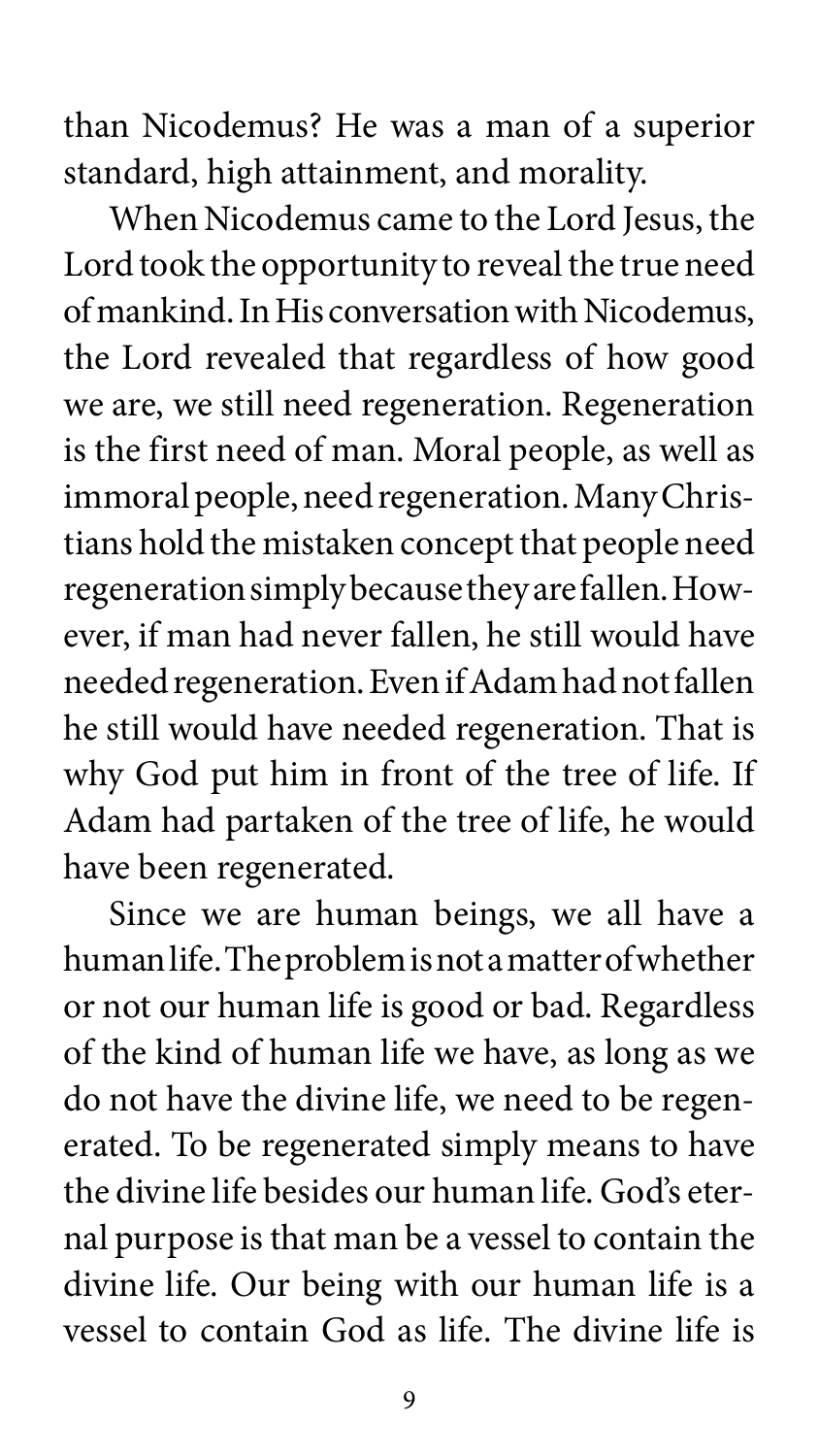God's goal. The divine life is God Himself. God's goal is that we, as people with a human life, receive

the divine life into our being as our real life. This is the true meaning of regeneration. Many Christians are not clear about this fact, thinking that regeneration is necessary simply because we are fallen and sinful. According to this concept, we need to be regenerated because our life is bad and cannot be improved. This concept is wrong. I say once again that even if Adam in the garden of Eden had never fallen, he still would have needed to be regenerated, to be born again, that he might have another life, the life of God. Therefore, to be regenerated is to receive the divine life, God Himself.

What is the meaning of regeneration? Regeneration is not any kind of outward improvement or cultivation; neither is it only a mere change or conversion without life. Regeneration is a rebirth which brings in a new life. It is absolutely a matter of life, not a matter of doing. Regeneration is simply to have life other than the life we already have. We have already received the human life from our parents; now we need to receive the divine life from God. Hence, regeneration means to have the divine life of God in addition to the human life which we already possess. Therefore,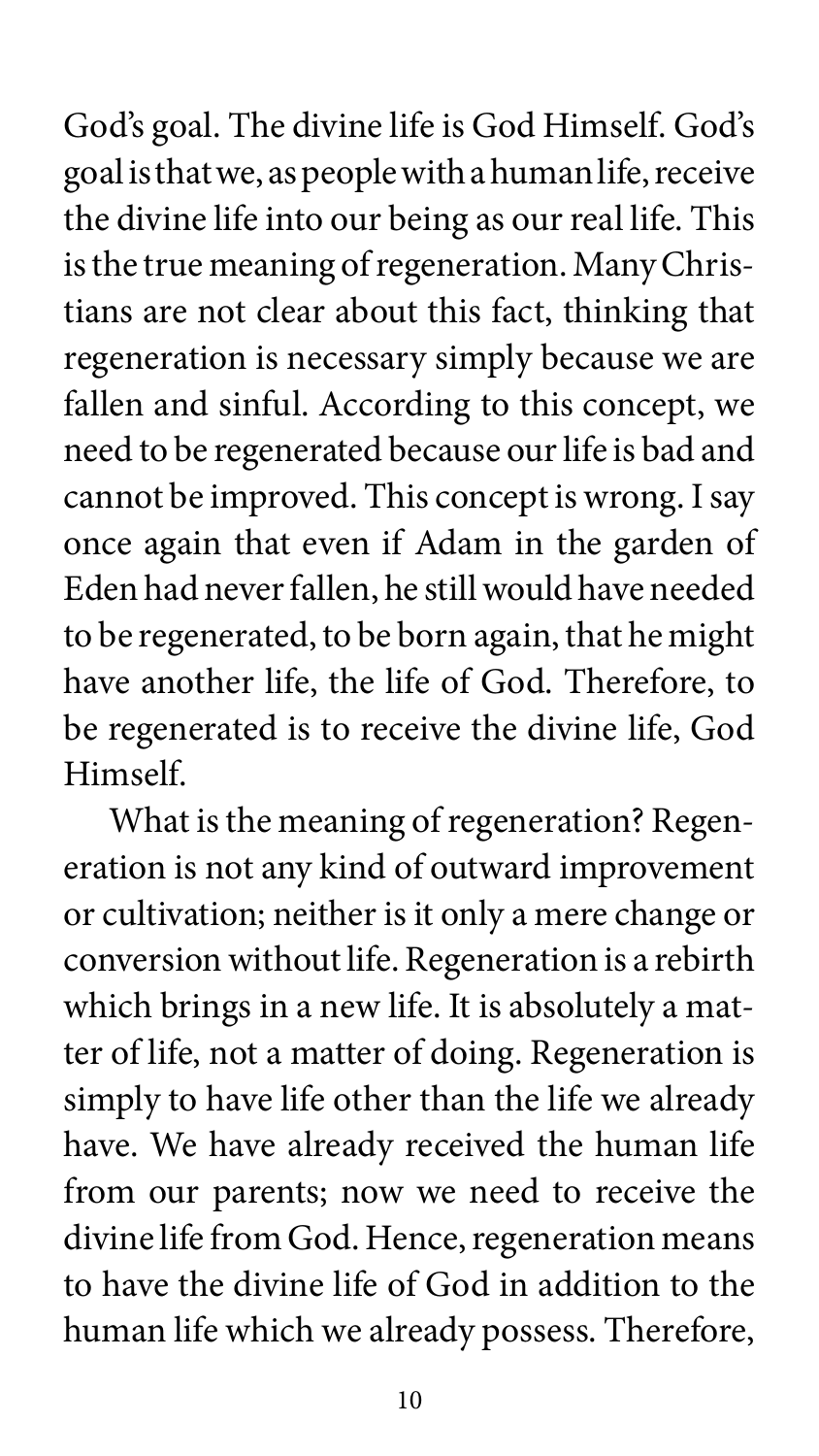regeneration requires another birth in order to

possess another life. To be regenerated, to be born again, does not mean to adjust or correct ourselves. It means to have the life of God, just as to be born of our parents means to have the life of our parents. To be regenerated is to be born of God ([John 1:13\)](https://text.recoveryversion.bible/43_John_1.htm#Joh1-13), and to be born of God is to have the life of God, that is the eternal life ([John 3:15-16\)](https://text.recoveryversion.bible/43_John_3.htm#Joh3-15). If we have the life of God, we are the sons of God. The life of God gives us the right to become the sons of God ([John 1:12\)](https://text.recoveryversion.bible/43_John_1.htm#Joh1-12), because by this life we have the divine nature of God [\(2 Pet. 1:4](https://text.recoveryversion.bible/61_2Peter_1.htm#SPe1-4)) and have the life-relationship with God, that is the sonship ([Rom. 8:15;](https://text.recoveryversion.bible/45_Romans_8.htm#Rom8-15) [Gal. 4:5-6](https://text.recoveryversion.bible/48_Galatians_4.htm#Gal4-5); "adoption" in Greek is "sonship").

#### **MAN'S AND RELIGION'S FALSE CONCEPT**

Due to human culture and Jewish religion, Nicodemus thought that man needed to behave. Since man must have good conduct and worship God in a proper way, man needs much teaching. Nicodemus considered Christ to be a teacher come from God. This indicates that he might have thought that he needed better teachings to improve himself. But the Lord's answer in the following verse unveiled to him that his need was to be born anew. To be born anew is to be regenerated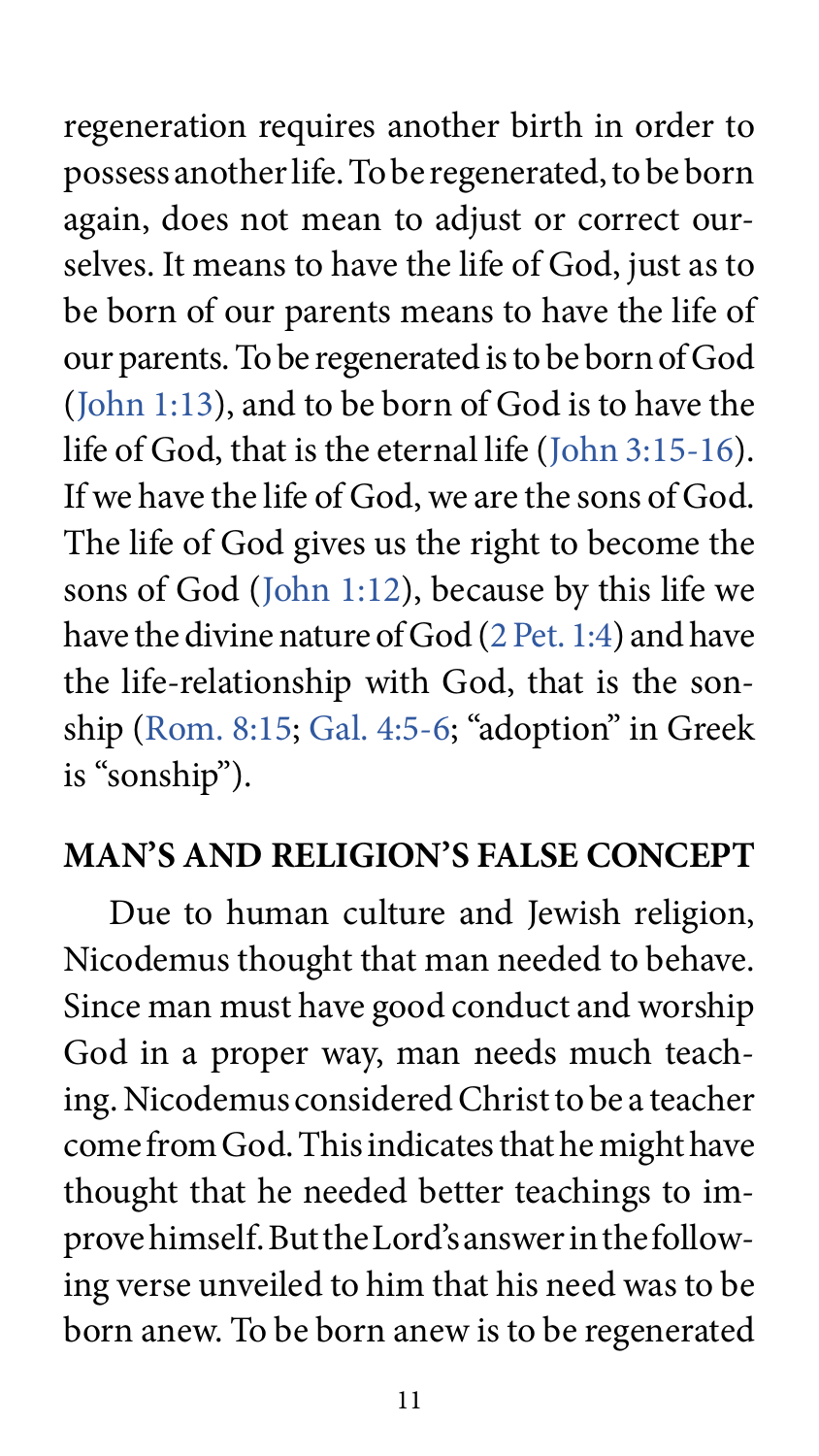with the divine life, a life other than the human

life received by natural birth. Hence, his real need was not better teachings, but the divine life. Nicodemus was seeking for teachings which belong to the tree of knowledge, but the Lord's answer turned him to the need of life, which belongs to the tree of life (cf. [Gen. 2:9-17](https://text.recoveryversion.bible/01_Genesis_2.htm#Gen2-9)). The Lord told Nicodemus very emphatically that what he needed was to be born again. Thus, man's real need is to be regenerated with another life. All of us must realize that what we need is not religion or teaching to regulate and correct us, but another life, the life of God, to regenerate us. Man needs regeneration because he needs the divine life. Regardless of how good you are, you still do not have the life of God. You need another birth in order to receive the life of God with His divine nature. Although you may feel that you are good, yet you must admit that you do not have the life of God with His divine nature. Another birth,

regeneration, is necessary that you may receive another life, the divine life of God.

#### **MAN'S REAL NEED—TO BE BORN ANEW**

When Nicodemus heard that he had to be born anew, he thought that this meant that he had to go back to his mother's womb and come out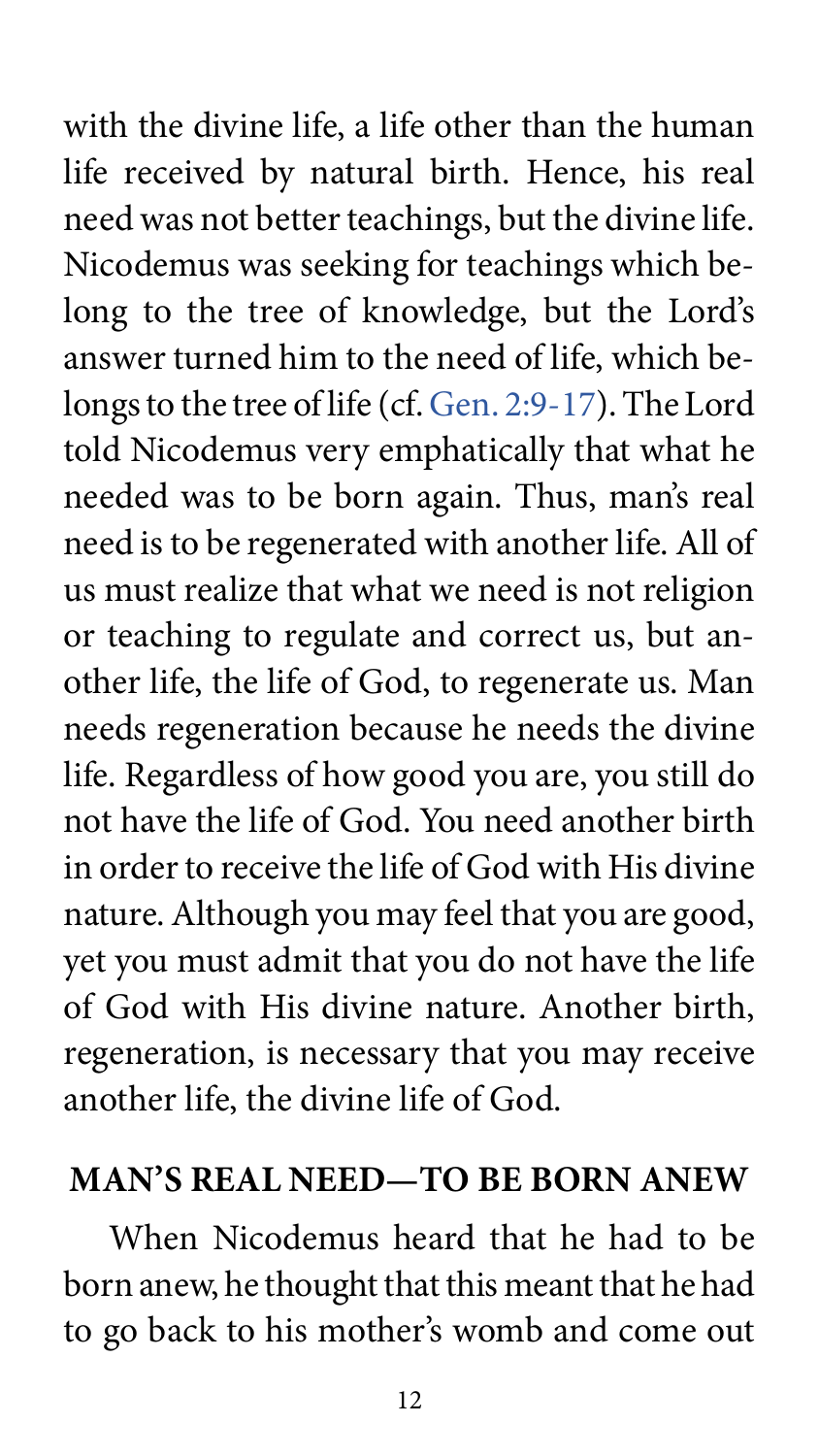again. His answer proves that he did not know

how to exercise his spirit. He misunderstood the Lord's word. Then the Lord Jesus said that which is born of the flesh is flesh. He seemed to be saying to Nicodemus, "Regardless of the number of times you go back into your mother's womb and come out again, you still will be flesh. That which is born of the flesh is flesh. Nicodemus, there is no need for you to say that you can't go back to your mother's womb and be born a second time, for even if you could do it, you would still be the same. Even if you could be born anew in that way and be young again, after another sixty or seventy years you would be the same as you are now. You do not need that kind of rebirth." Nicodemus did not need another birth in time, but another birth in nature.

#### **BORN OF WATER AND THE SPIRIT**

"Jesus answered, Truly, truly, I say to you, unless a man is born of water and the Spirit, he cannot enter into the kingdom of God" ([John 3:5\)](https://text.recoveryversion.bible/43_John_3.htm#Joh3-5). Since Christians throughout the centuries have exercised their mentality instead of their spirit, they have formulated many different interpretations of this verse. Fifty years ago I was taught that water in this verse denotes the Word and that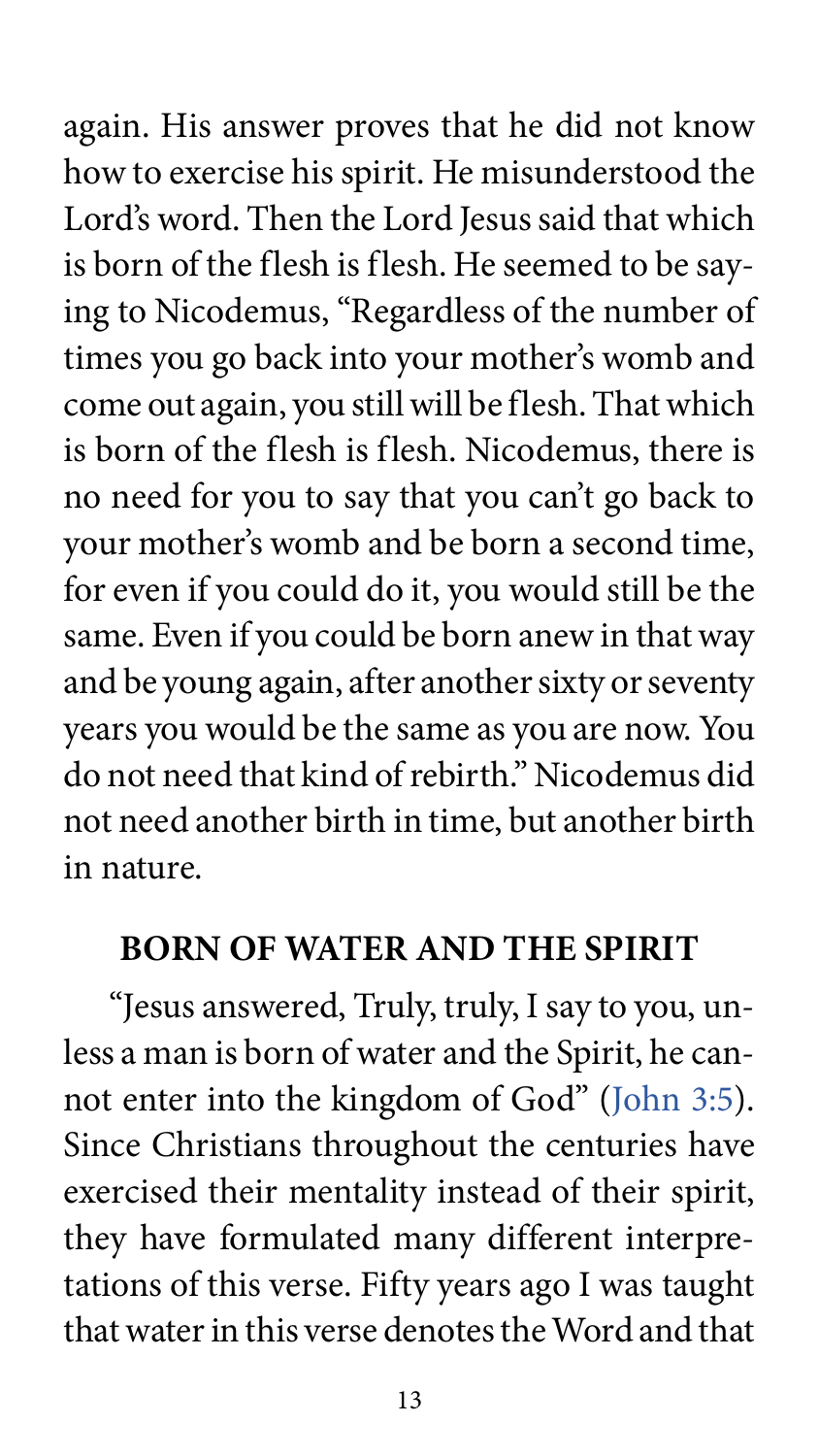to be born of water and the Spirit means to be born of the Word and the Spirit. [First Peter 1:23](https://text.recoveryversion.bible/60_1Peter_1.htm#FPe1-23) and [James 1:18](https://text.recoveryversion.bible/59_James_1.htm#Jam1-18) were given as references. Another interpretation, a most terrible way of expounding this passage of Scripture, is that the water refers to the mother's own birth water. According to this interpretation, to be born twice is firstly to be born of the water in the mother's womb, and secondly to be born of the Holy Spirit. This interpretation is utterly illogical, and we should forget it.

We need to have a logical and solid standing as we approach this verse. We must admit that Nicodemus and the Lord Jesus were speaking with plain words. If the Lord Jesus had spoken to Nicodemus with words that were not plain, He would have given him some sort of interpretation. Perhaps Nicodemus would have asked the Lord what He meant by water. However, the Lord Jesus did not interpret His words and Nicodemus did not request an interpretation of them, proving that the words were plain to them both. Thus, the words, "of water and the Spirit," should have been plain to Nicodemus, without any kind of explanation. Since the same words were spoken by John the Baptist in [Matthew 3:11](https://text.recoveryversion.bible/40_Matthew_3.htm#Mat3-11) to the Pharisees, they should have been fully understood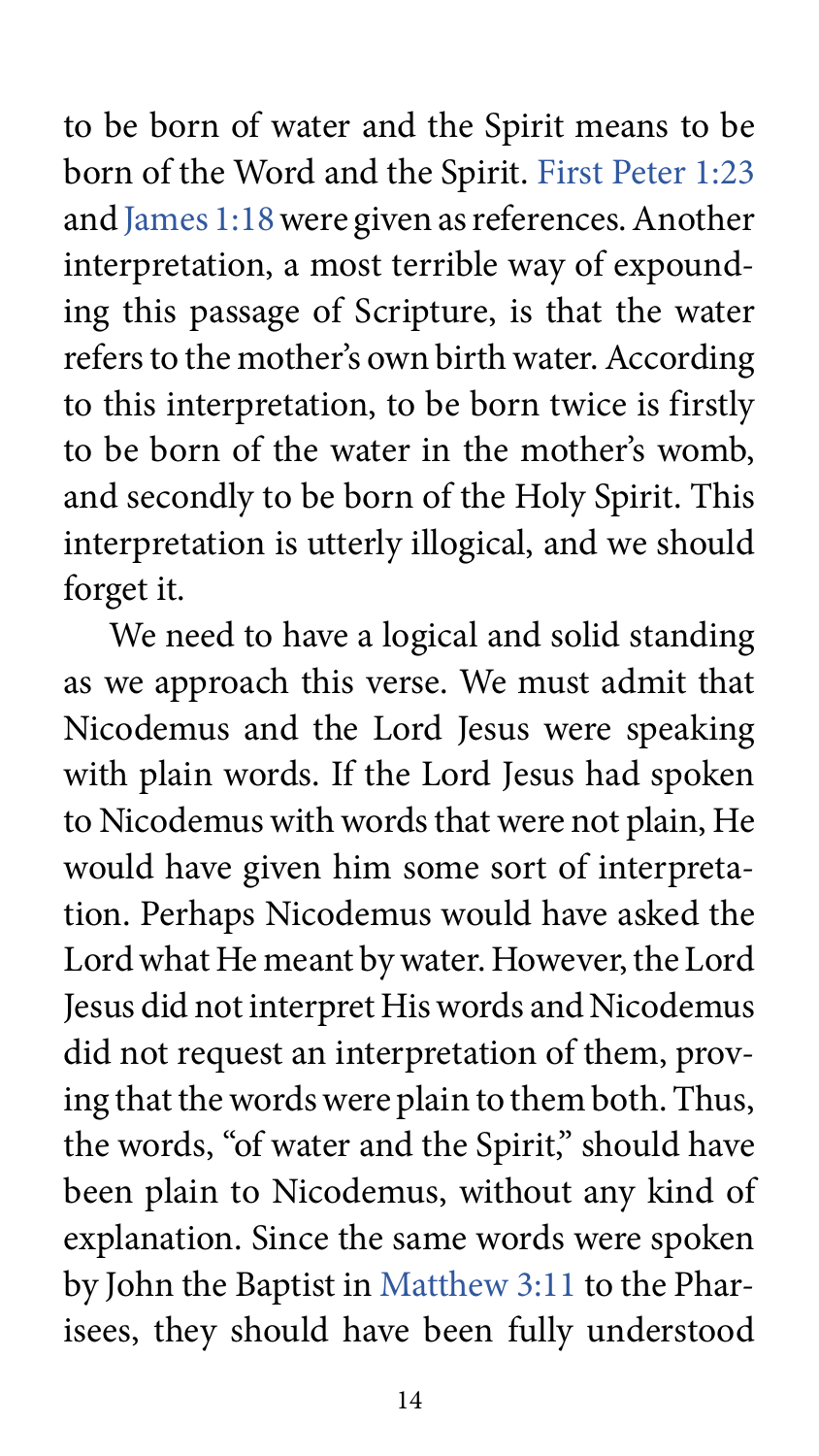among the Pharisees. John told them that he baptized in water, but that Another was coming who would baptize with the Spirit. After hearing this word of John's, the Pharisees probably discussed it among themselves, for, at that time, it was a new saying. Since the Pharisees were quite serious, after hearing such a word spoken by John

the Baptist, they must have had a long talk about it. As Nicodemus was a Pharisee, he should have been familiar with these terms. Now Nicodemus, as one of the Pharisees, is talking with the Lord, and the Lord speaks these familiar words to him, saying that to be born anew is to be born of water and of the Spirit.

Water is the central sign of the ministry of John the Baptist, that is, to bury and terminate people of the old creation. In his ministry, John the Baptist came to baptize with water. He told people that they had to repent and realize that they were fallen and good for nothing except burial. Everyone who heard John's preaching and repented was baptized in water. This means that, as fallen men of the old creation, they were being terminated. That was John's ministry. Furthermore, John told people that his ministry was for the ministry of the Lord Jesus. As water is the central sign in the ministry of John the Baptist, Spirit is the central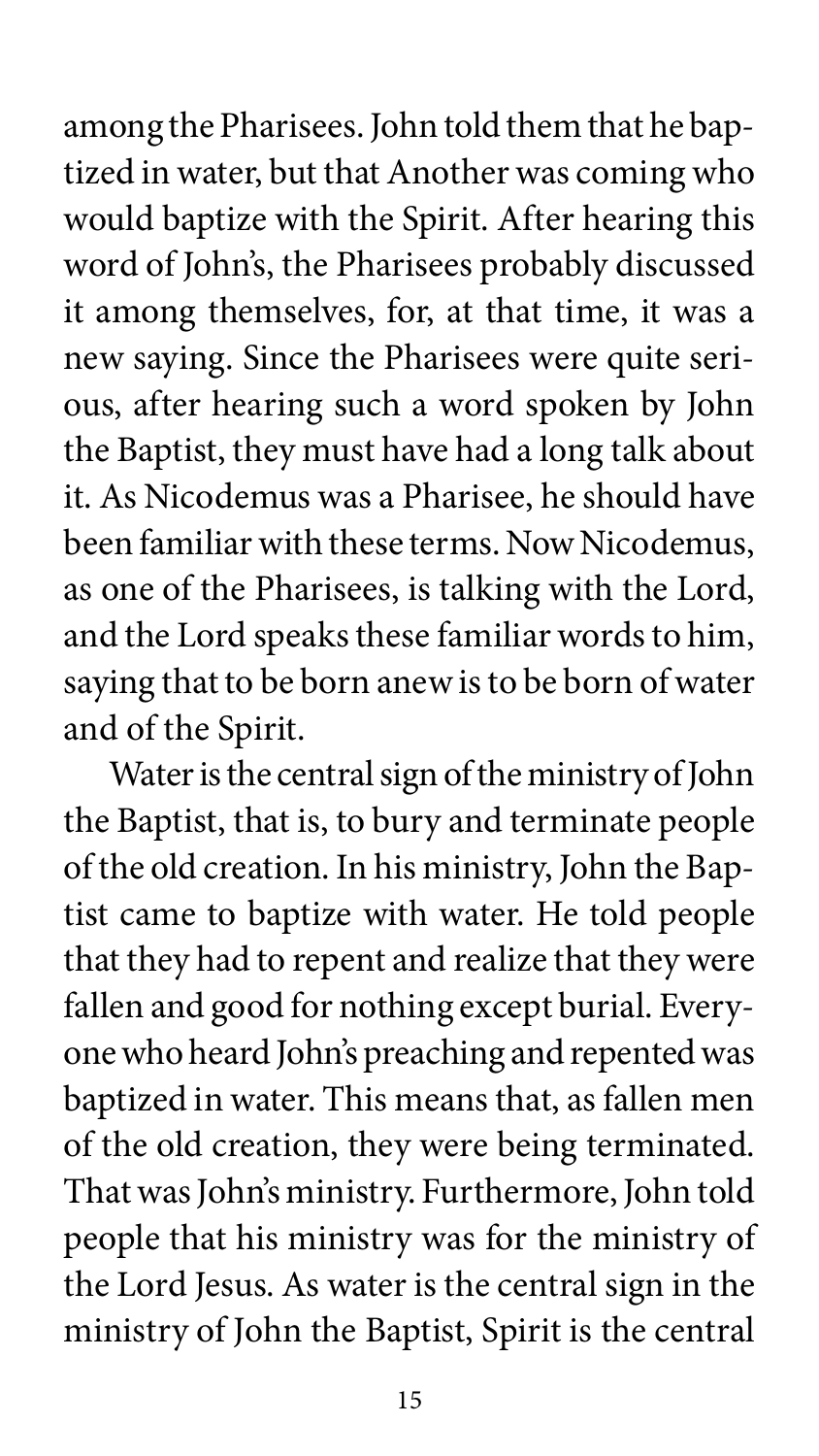significance of the ministry of Jesus, that is, to germinate people in the new creation. These two main concepts, water and Spirit, when put together, are the whole concept of the matter of regeneration. Regeneration, to be born anew, is the termination of the people of the old creation

with all their deeds and their germination in the new creation with the divine life. What does it mean to be born again? It means to be terminated by John's ministry through water and to be germinated by Jesus' ministry through the Spirit.

How can we have the ministry of John the Baptist today? We have it by repentance. Whenever a person repents, confessing that he is a fallen being who is good for nothing, that is the acceptance of John's ministry. There is no need, of course, for John literally to be present, for his ministry is in the New Testament already. When we preach the gospel, we firstly preach the ministry of John. That is why we preach very much about sin and repentance. We are today's John the Baptist. I was a John the Baptist forty years ago, and many people repented as a result of that ministry. That was not my ministry; it was John's. Whoever accepts this ministry, in one sense, is terminated and, in another sense, is born of water. Following repentance, everyone must believe in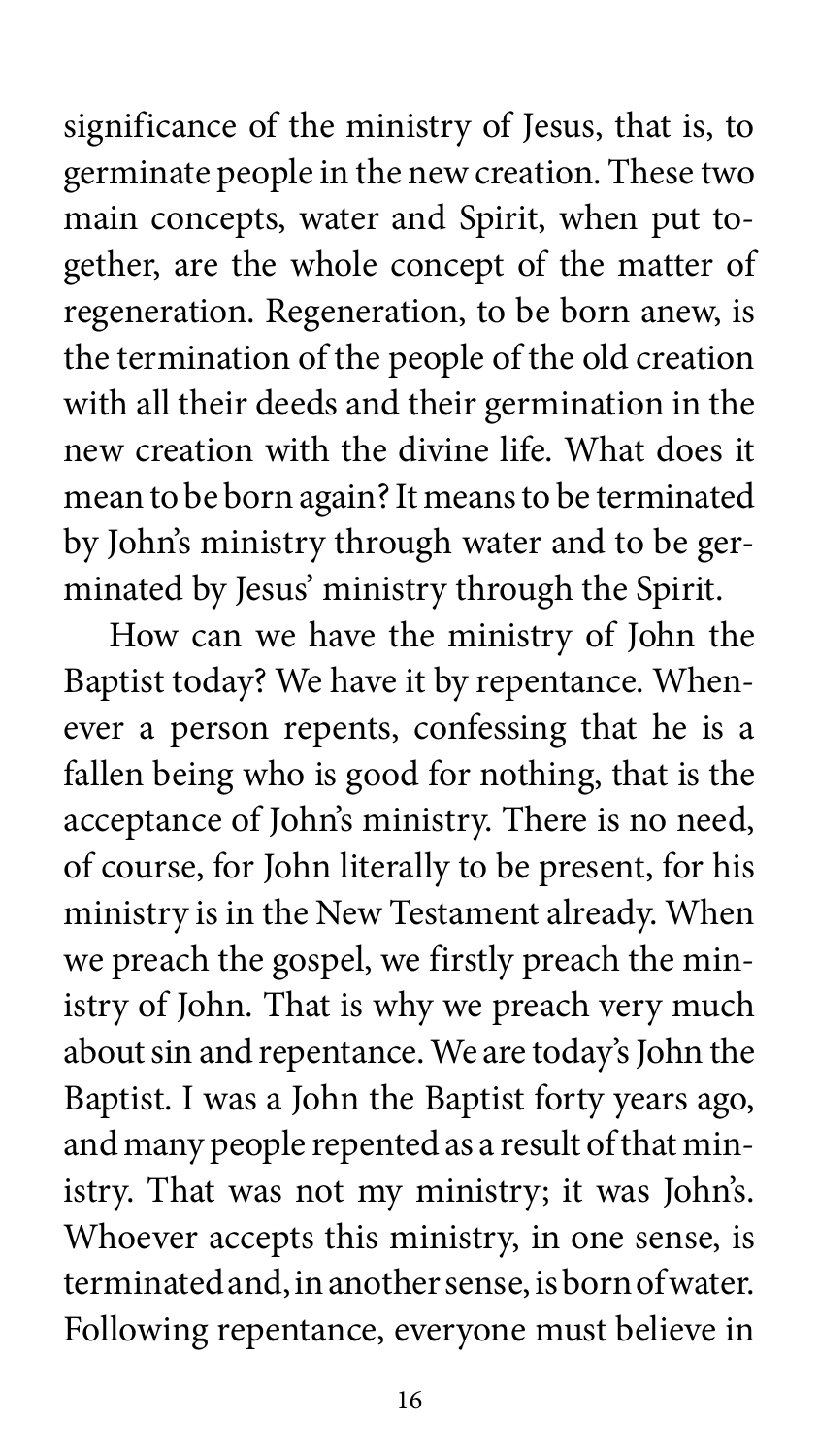the Lord Jesus and accept His ministry of life in order to be germinated. In order to accept salvation, we need both repentance and faith. To repent is to receive John's ministry, and to believe is to accept the ministry of the Lord Jesus. This is regeneration. As believers we all have passed through this process of regeneration. Now we understand what it means to be born of water and of the Spirit.

The Lord made Nicodemus' situation very clear to him. Everyone, whether he is good or bad, needs to be terminated through water and then germinated with the divine life. This is the second birth, a birth not of the mother's womb, but of water and of the Spirit.

#### **This booklet is compiled from**

*Life-study of John © 1984 Living Stream Ministry*

Please feel free to share this eBooklet with others.

See more titles in this series at [www.lsm.org/booklets.](https://www.lsm.org/booklets)

### **S EE LINKS TO PURCHASE AUDIOBOOK • EBOOK • PRINT** *[Life-study of John](#page-19-0)*